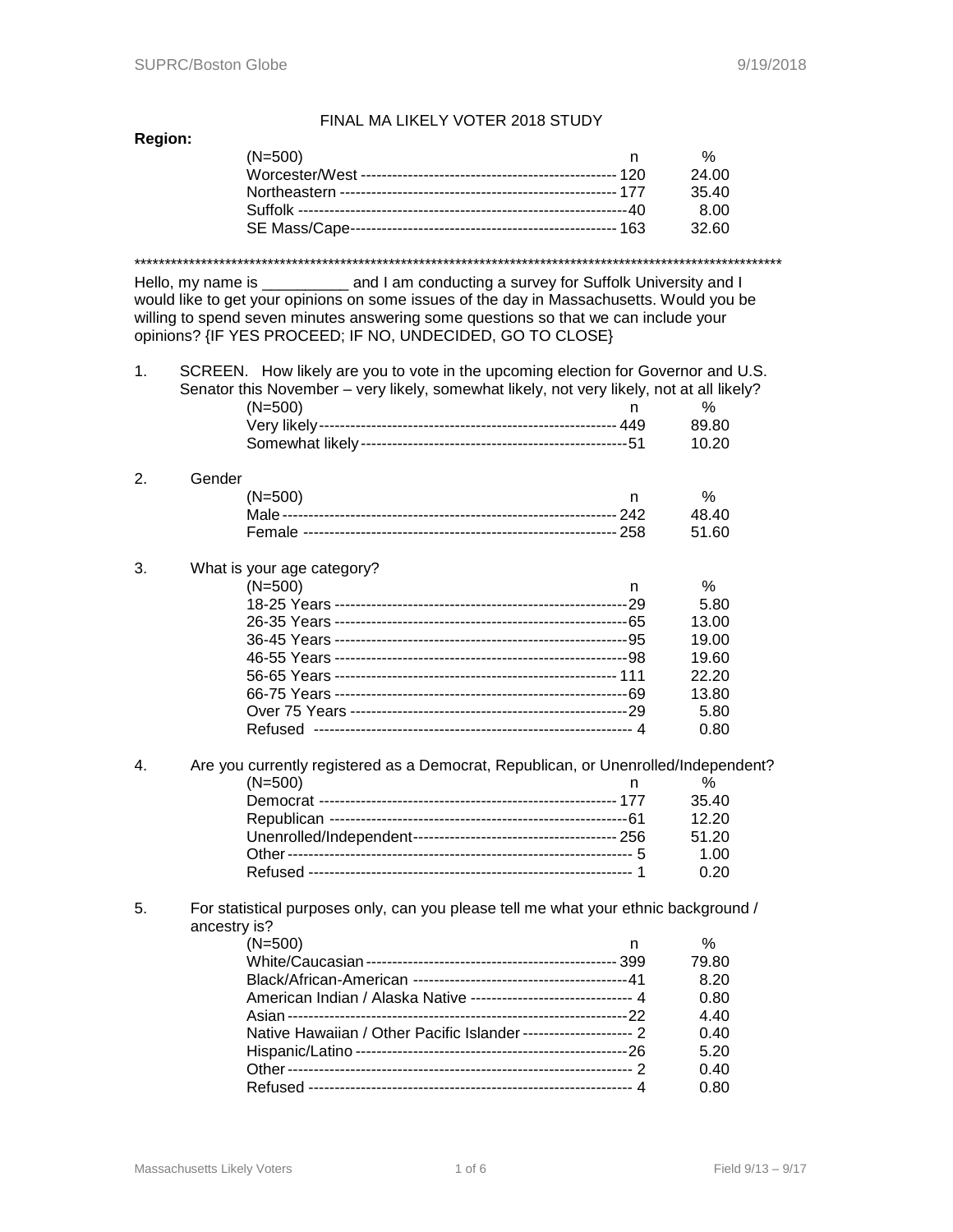6. Do you think Massachusetts is heading in the right direction or is on the wrong track? (N=500) n % Right direction --------------------------------------------------- 340 68.00 Wrong track --------------------------------------------------------95 19.00 Undecided ----------------------------------------------------------65 13.00

## {FOR 6.1}

7A. Who would you say is most responsible for Massachusetts heading in the right direction? {RANDOMIZE} Governor Baker, President Trump, U.S. Congress, the Massachusetts Legislature, or the economy in general?

| $(N=340)$ | %     |
|-----------|-------|
|           | 40.59 |
|           | 2.94  |
|           | 1.76  |
|           | 22.65 |
|           | 23.82 |
|           | 8.24  |
|           | 0.00  |

# {FOR 6.2}

7B. Who would you say is most responsible for Massachusetts heading on the wrong track? {RANDOMIZE} Governor Baker, President Trump, U.S. Congress, the Massachusetts Legislature, or the economy in general?

| $(N=95)$ | $\%$  |
|----------|-------|
|          | 17.89 |
|          | 20.00 |
|          | 7.37  |
|          | 37.89 |
|          | 3.16  |
|          | 9.47  |
|          | 4 21  |

## {FOR 4.1 & 4.3}

8. Earlier you indicated that you were registered as (a Democrat / an Independent}. If Congressman Seth Moulton challenged Senator Ed Markey in the 2020 Democratic Primary for U.S. Senate, would you vote for Ed Markey or Seth Moulton? Or would you not vote in the Democratic Primary?

{EMBARGOED FOR FUTURE RELEASE}

#### {RANDOMIZE Q9-11}

9. Do you approve or disapprove of the way Donald Trump is handling his job as president?

| $(N=500)$ |       |
|-----------|-------|
|           | 21.60 |
|           | 73.20 |
|           | 4.40  |
|           | 0.80  |

10. Do you approve or disapprove of the job Charlie Baker is doing as governor?

| $(N=500)$ |       |
|-----------|-------|
|           | 72.00 |
|           | 17.80 |
|           | 10.20 |
|           | n nn  |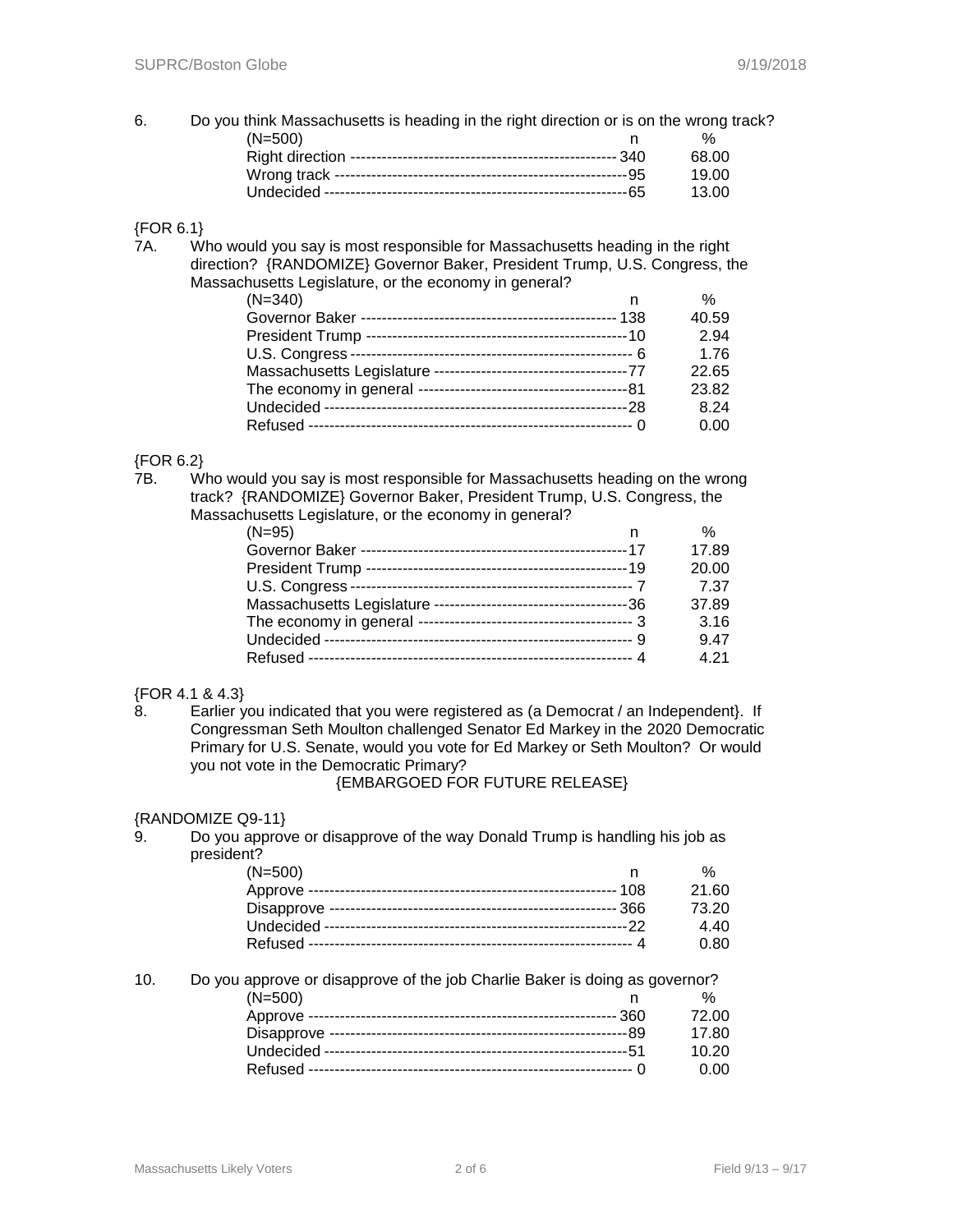- 11. Do you approve or disapprove of the job Elizabeth Warren is doing as U.S. Senator? (N=500) n % Approve ----------------------------------------------------------- 287 57.40 Disapprove ------------------------------------------------------- 176 35.20 Undecided ----------------------------------------------------------37 7.40 Refused -------------------------------------------------------------- 0 0.00
- 12. Do you think the House of Representatives should seriously consider impeaching President Trump?

| $(N=500)$ | $\frac{0}{6}$ |
|-----------|---------------|
|           |               |
|           |               |
|           |               |

Great, I'm going to read you a list of individuals in politics and state organizations. For each, please tell me if your opinion of them is generally favorable or generally unfavorable. If you are undecided or if you have never heard of someone, just tell me that. First take Donald Trump. Would you say your opinion of Donald Trump is generally favorable or generally unfavorable? {Next name, "How about..." etc.} **{RANDOMIZE 14-20}**

|     | $(N=500)$            | <b>NEVER HEARD</b> |              | FAVORABLE UNFAVORABLE | <b>HOF/UNDECIDED</b> |
|-----|----------------------|--------------------|--------------|-----------------------|----------------------|
|     | 13. Donald Trump     | 0<br>0.00          | 109<br>21.80 | 363<br>72.60          | 28<br>5.60           |
| 14. | <b>Charlie Baker</b> | 3<br>0.60          | 367<br>73.40 | 85<br>17.00           | 45<br>9.00           |
| 15. | Elizabeth Warren     | 6<br>1.20          | 284<br>56.80 | 176<br>35.20          | 34<br>6.80           |
| 16. | Jay Gonzalez         | 190<br>38.00       | 107<br>21.40 | 44<br>8.80            | 159<br>31.80         |
| 17. | <b>Geoff Diehl</b>   | 224<br>44.80       | 76<br>15.20  | 67<br>13.40           | 133<br>26.60         |
| 18. | Shiva Ayyadurai      | 323<br>64.60       | 40<br>8.00   | 31<br>6.20            | 106<br>21.20         |
| 19. | Seth Moulton         | 123<br>24.60       | 169<br>33.80 | 60<br>12.00           | 148<br>29.60         |
| 20. | Ed Markey            | 35<br>7.00         | 236<br>47.20 | 112<br>22.40          | 117<br>23.40         |
|     |                      |                    |              |                       |                      |

21. This November, the candidates for Governor will be Republican Charlie Baker and Democrat Jay Gonzalez. At this point for whom will you vote or toward whom do you lean – Baker or Gonzalez? (N=500) n % Republican Charlie Baker------------------------------------- 277 55.40 Democrat Jay Gonzalez--------------------------------------- 139 27.80 Undecided ----------------------------------------------------------84 16.80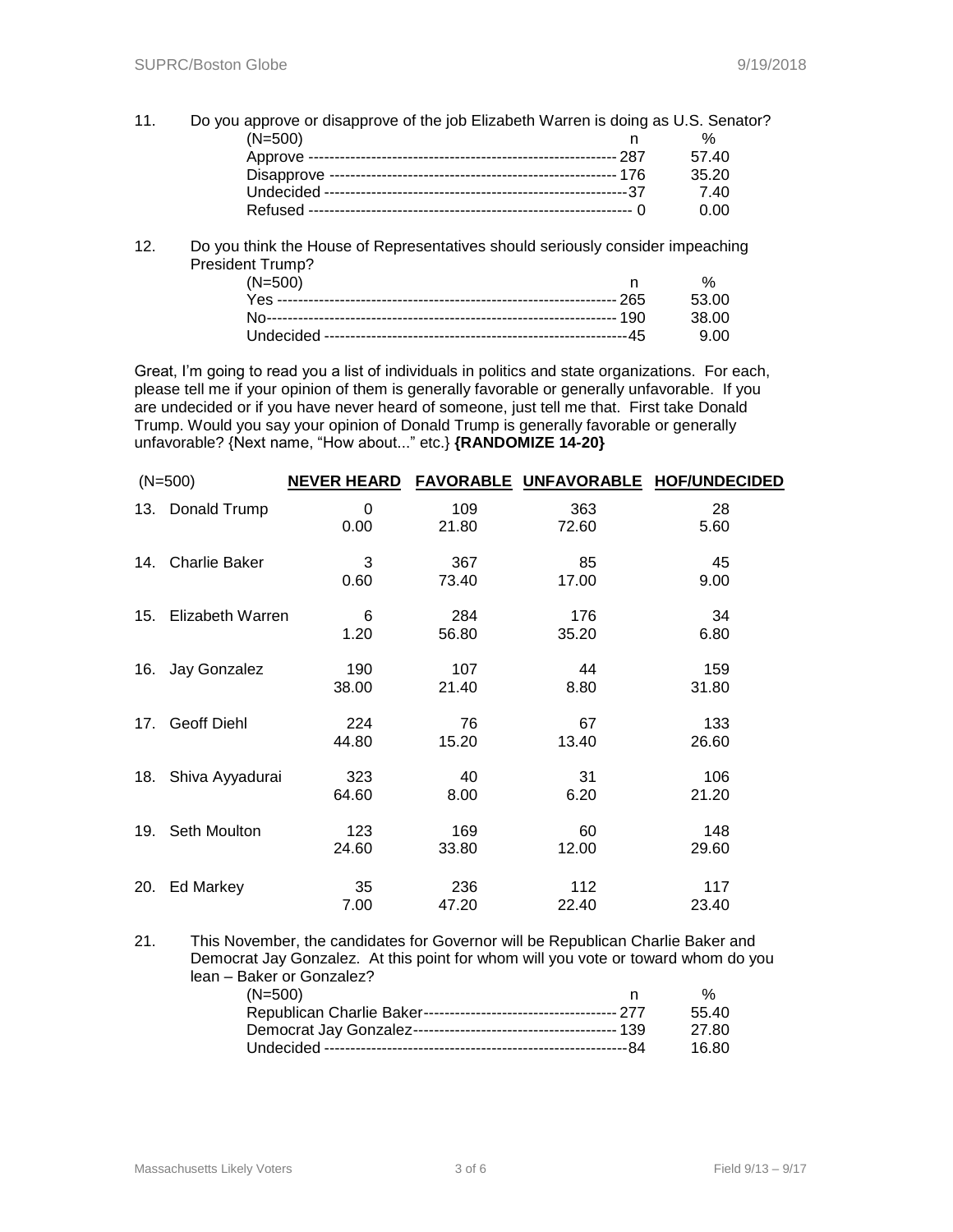22. Do you view Charlie Baker as a "pro-Trump" Republican or an "anti-Trump" Republican?

| $(N=500)$ |       |
|-----------|-------|
|           | 11.80 |
|           | 60 60 |
|           | 11.20 |
|           | 16.40 |

#### 23. How would you describe traffic in Massachusetts compared to four years ago: much better, somewhat better, no different, somewhat worse, or much worse?

| $(N=500)$ | %     |
|-----------|-------|
|           | 1.60  |
|           | 10.80 |
|           | 25.80 |
|           | 24.60 |
|           | 32.40 |
|           | 4.00  |
|           | 0.80  |
|           |       |

24. For U.S. Senate, there are three candidates on your ballot: Democrat Elizabeth Warren, Republican Geoff Diehl, and Independent Shiva Ayyadurai. At this point for whom will you vote or toward whom do you lean – Warren, Diehl, or Ayyadurai?

| $(N=500)$ |       |
|-----------|-------|
|           | 53.80 |
|           | 24.40 |
|           | 6.00  |
|           | 15.60 |
|           | 0.20  |

## {FOR 24.3}

| 25. | Who would be your second choice – Warren or Diehl? |       |
|-----|----------------------------------------------------|-------|
|     |                                                    |       |
|     | $(N=30)$                                           | %     |
|     |                                                    | 33.33 |
|     |                                                    | 43.33 |
|     |                                                    | 23.33 |
|     |                                                    |       |

26. Overall, how important to you is the issue of sexual harassment and misconduct in the workplace – very important, somewhat important, not very important, or not at all important?

| $(N=500)$ | $\%$  |
|-----------|-------|
|           | 68.60 |
|           | 23.60 |
|           | 5.00  |
|           | 2.20  |
|           | 0.60  |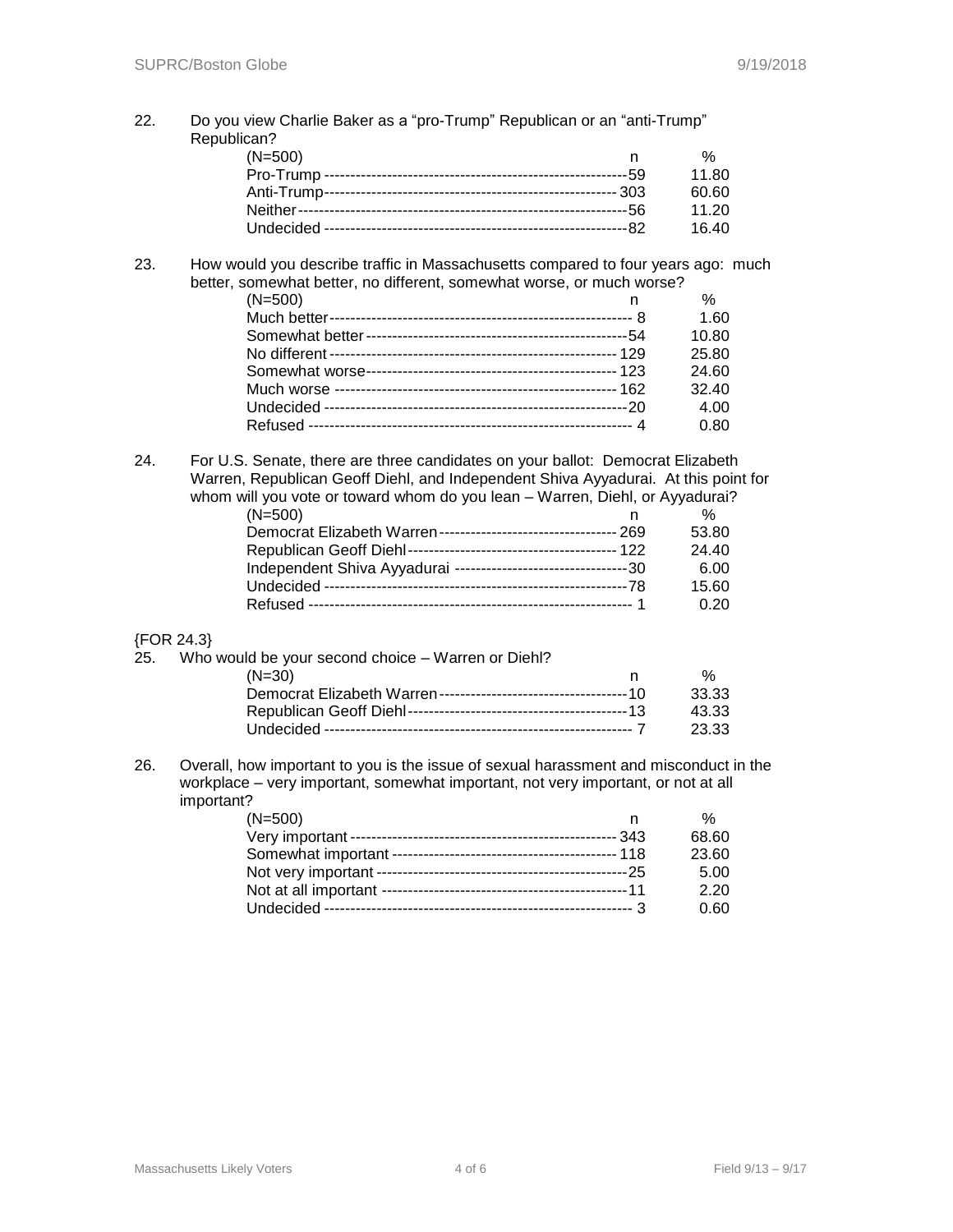There are three statewide ballot questions which will appear on the November ballot.

27. Question #1 would establish Patient to Nurse Limits. **A YES VOTE** would limit the number of patients that could be assigned to one registered nurse in hospitals and certain other health care facilities. **A NO VOTE** would make no change in current laws relative to patient-to-nurse limits. At this point, will you vote yes or no?

| $(N=500)$ |        |
|-----------|--------|
|           | 51.80  |
|           | .33.00 |
|           | 15 OO  |
|           | .ስ 20  |

28. Question #2 would establish a Commission on Limiting Election Spending and Corporate Rights. **A YES VOTE** would create a citizens commission to advance an amendment to the United States Constitution to limit the influence of money in elections and establish that corporations do not have the same rights as human beings. **A NO VOTE** would not create this commission. At this point, will you vote yes or no?

| $(N=500)$ |             |
|-----------|-------------|
|           | 71.60       |
|           | 19 RO       |
|           | 8.60        |
|           | <u>በ 20</u> |

29. Question #3 is the Transgender Anti-Discrimination proposal. **A YES VOTE** would keep in place the current law, which prohibits discrimination on the basis of gender identity in places of public accommodation. **A NO VOTE** would repeal this provision of the public accommodation law. At this point, will you vote yes or no?

| $(N=500)$ |             |
|-----------|-------------|
|           | 73.20       |
|           | 17 40       |
|           | 9.20        |
|           | <u>በ 2በ</u> |

I'm going to read you the names of five current or former Democratic leaders from Massachusetts. For each, please tell me if you think that person should run for President in 2020? {**RANDOMIZE 30-34}**

| $(N=500)$                             | Yes | <b>No</b> | Und                            |
|---------------------------------------|-----|-----------|--------------------------------|
| 30. Congressman Seth Moulton          |     |           | {EMBARGOED FOR FUTURE RELEASE} |
| 31. Senator Elizabeth Warren          |     |           | {EMBARGOED FOR FUTURE RELEASE} |
| 32. Congressman Joseph P. Kennedy III |     |           | {EMBARGOED FOR FUTURE RELEASE} |
| 33. Former Governor Deval Patrick     |     |           | {EMBARGOED FOR FUTURE RELEASE} |
| 34. Former U.S. Senator John Kerry    |     |           | {EMBARGOED FOR FUTURE RELEASE} |

## THE FINAL TWO QUESTIONS WILL HELP US CLASSIFY YOUR ANSWERS WITH OTHERS TAKING THE SURVEY